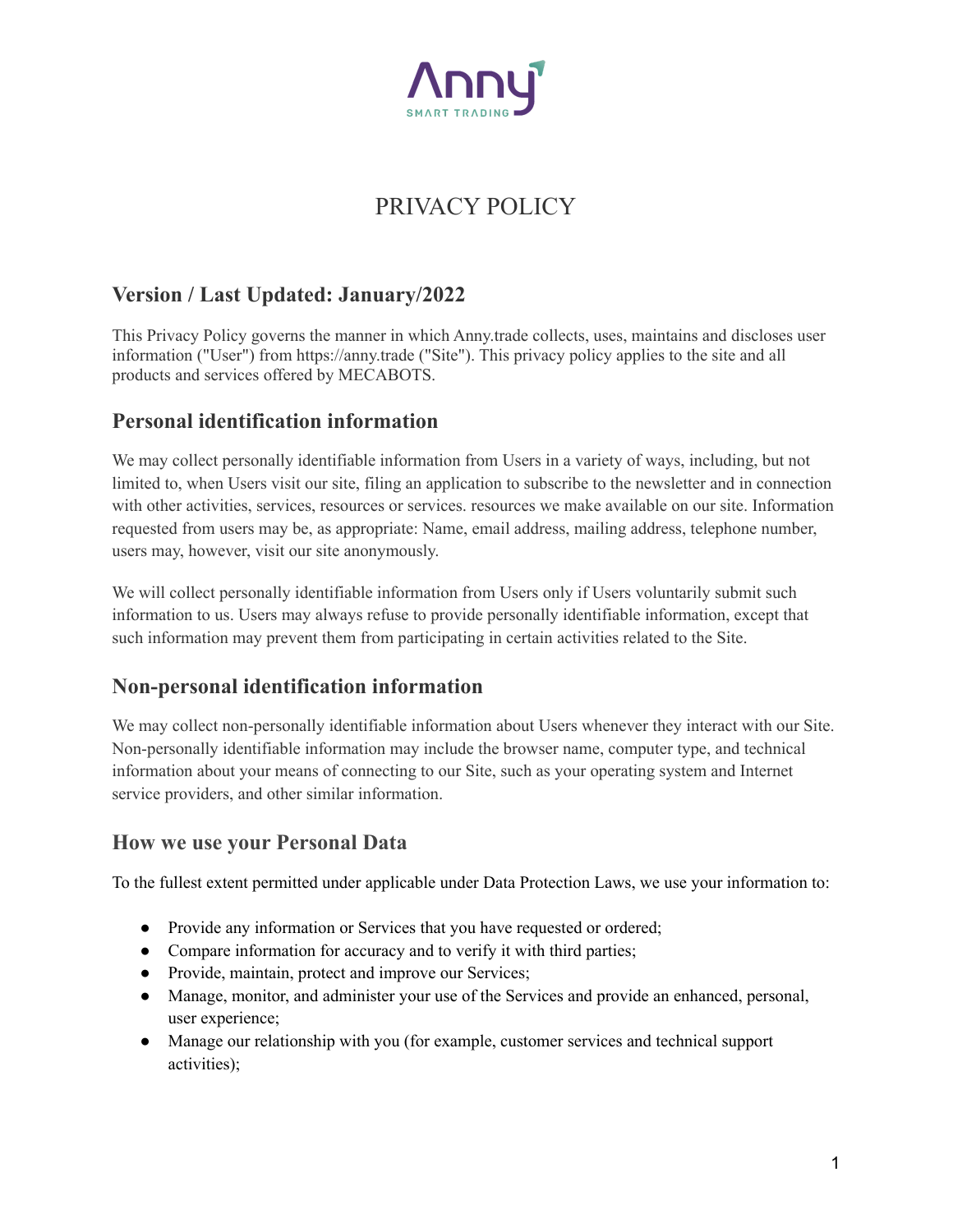

- Undertake internal testing of the Services or systems to test and improve their security and performance (in these circumstances, we would de-identify any information used for such testing purposes);
- Provide you with any information that we are required to send you to comply with our regulatory or legal obligations;
- Comply with applicable Know Your Customer, Anti-Money Laundering, Counter-Terrorism Financing, and Anti-Corruption laws and regulations;
- Detect, prevent, investigate or remediate, crime, illegal or Prohibited Activities or to otherwise protect our legal rights (including liaison with regulators and law enforcement agencies for these purposes);
- Contact you to see if you would like to take part in our customer research (for example, feedback on your use of our Services);
- Monitor, carry out statistical analysis and benchmarking (provided that in such circumstances it is on an aggregated basis which will not be linked back to you or any living individual);
- Deliver advertising, marketing (including but not limited to in-product messaging) or information that may be useful to you;
- Deliver joint content and services with third parties with whom you have a separate relationship (for example, social media providers); and
- To send periodic emails
- The email address users provide for order processing will only be used to send information and updates related to their order. It can also be used to answer your questions and/or other requests. If you choose to accept our mailing list, you will receive emails that may include news, updates, product or service related information, etc. If at any time you wish to unsubscribe from future emails, we will include instructions on how to unsubscribe at the bottom of each email or you may contact us via our website.

In addition to the legal and commercial uses listed above, we may be required to provide any and all of your Personal Data to governmental authorities as necessary to comply with the law. To the extent required by Data Protection Laws, or where we have a legitimate and lawful purpose for doing so, we retain information about you after your withdrawal of funds through the Services, the closure of your Account, if the registration of an Account is declined or if you decide not to proceed with the registration of an Account.

#### **How we protect your information**

We have adopted appropriate data collection, storage and processing practices and security measures to protect against unauthorized access, alteration, disclosure or destruction of your personal information, username, password, transaction information and data stored on our Site.

The exchange of confidential data between the Site and its Users takes place via a secure SSL encrypted communication channel protected with digital signatures.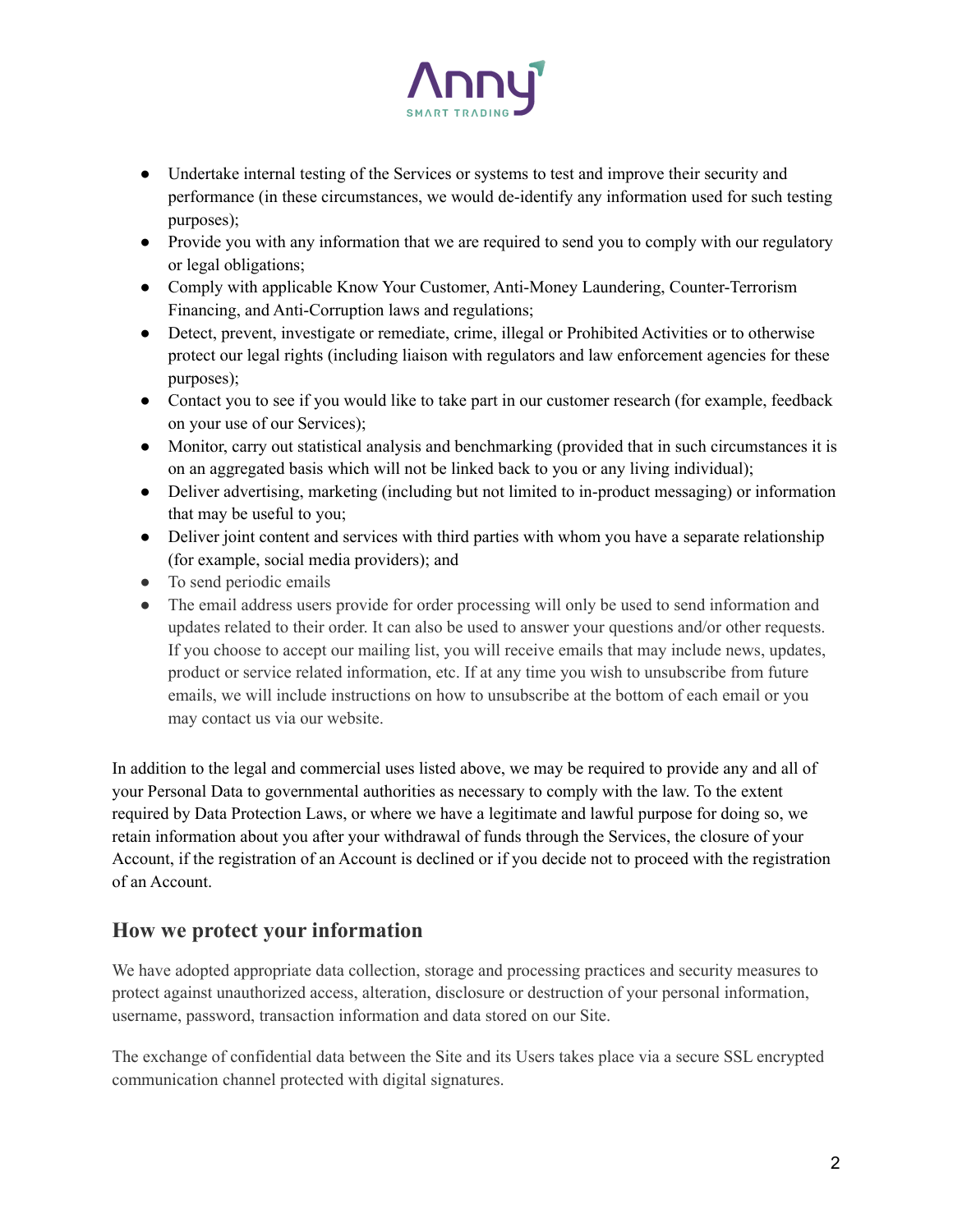

# **Data Retention**

We will retain your Personal Data for as long as it is necessary for the purposes of performing a contract, complying with our legal and regulatory obligations, and protecting our legitimate interests. Specifically, we reserve the right to retain your Personal Data for the purposes of complying with applicable Know Your Customer, Anti-Money Laundering, Counter-Terrorism Financing, and Anti-Corruption laws and regulations for a period of at least seven (7) years, and for the purposes of legal proceedings, complaints and disputes for as long as this is necessary to protect our legitimate interests.

Persons who may access your Personal Data:

Anny.trade authorized personnel, including but not limited to our Compliance Officers, shall have access to your Personal Data on a need-to-know basis. Our Compliance Officers and other authorized personnel are bound to confidentiality and non-disclosure agreements and subject to strict company policies related to the access and use of the data.

We may engage from time to time to third-party service providers to assist Anny.trade with the implementation of the KYC/AML & CTF Policy as well as the compliance with applicable Know Your Customer, Anti-Money Laundering, Counter-Terrorism Financing, and Anti-Corruption laws and regulations. Where applicable, we will enter into a data processing agreement with these third-parties to ensure data security and protection of your Personal Data against Data Beaches. Such Data Processors will only process your Personal Data to the extent required for the provision of services for which they are engaged.

We may provide your Personal Data to competent authorities upon their request to the extent legally required or to the extent necessary to defend our rights in legal proceedings or investigations.

## **Data Security**

To protect your Personal Data, Anny.trade takes all reasonable precautions and follows the best practices of the industry to prevent the loss, misuse, improper access, disclosure, alteration or destruction of the same.

Legal basis for processing in the EU: In the EU, we collect your Personal Data for the following purposes:

- Based on your consent, for marketing purposes, which can be revoked at any time;
- Where necessary to perform any contract we enter into, or have entered into, with you to provide Services or provide access to our Services;
- Where necessary for our legitimate business interests (or those of a third party) when your interests and fundamental rights do not override those interests; and
- Where we need to comply with a legal or regulatory obligation either in the EU or elsewhere.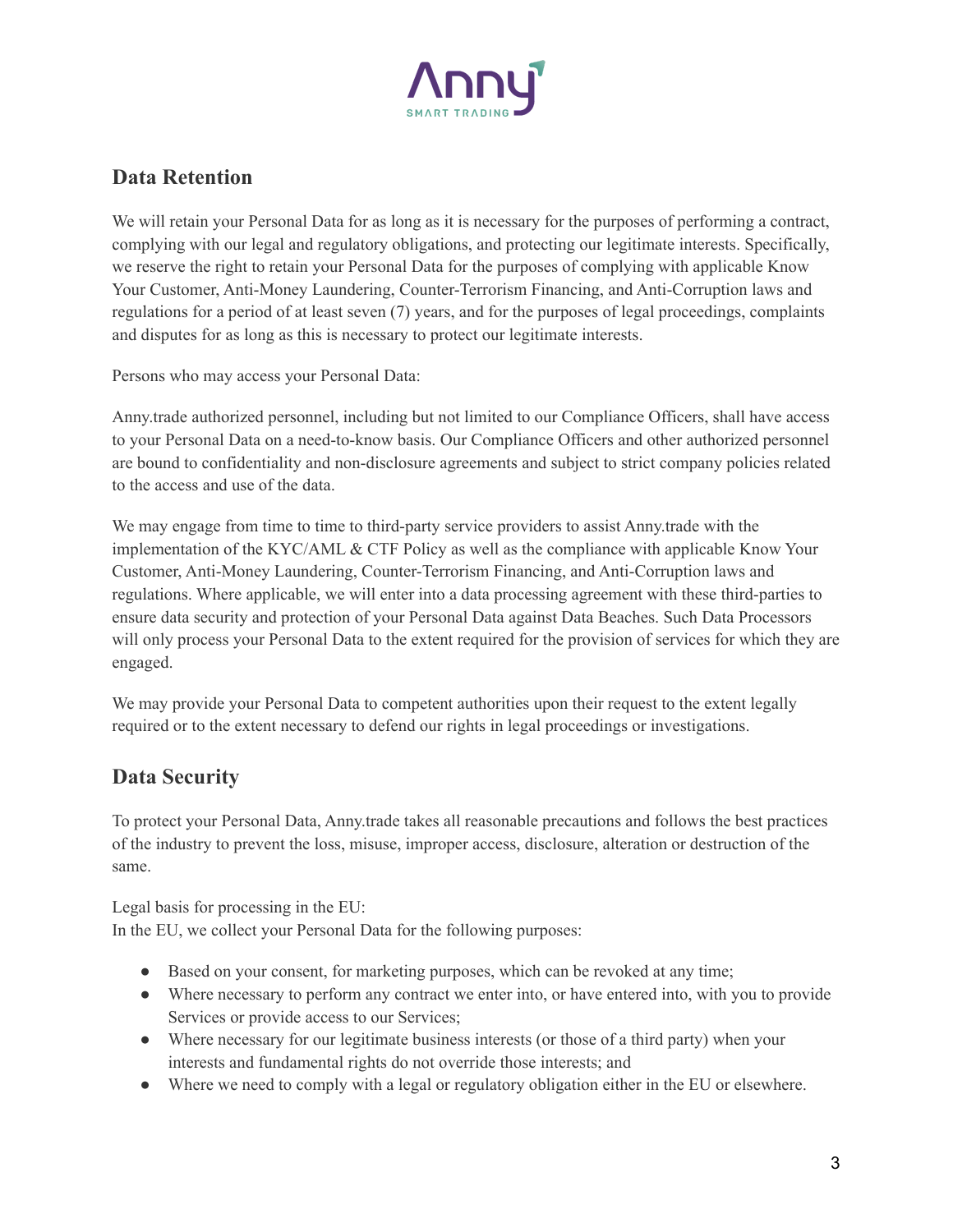

You have the following rights:

- The right to access your own Personal Data;
- The right to have your Personal Data rectified if it is inaccurate or incomplete;
- The right to request deletion or removal of your Personal Data where there is no good reason for processing to continue;
- The right to restrict processing of your Personal Data where there is no good reason for processing to continue;
- The right to data portability to enable moving, copying or transferring of Personal Data from one platform to another;
- The right to object to the processing of your Personal Data in certain circumstances; and
- Rights relating to profiling and automated decision making resulting from the processing of your Personal Data.

The exercise of these rights is personal and therefore must be exercised directly by the interested party, requesting it directly to Anny.trade, which means that any Customer, user, subscriber or collaborator who has provided their data at any time can contact Anny.trade and request information about the data that it has stored and how it has been obtained, request the rectification of the same, request the portability of your Personal Data, oppose the processing, limit its use or request the cancellation of that data in Anny.trade files.

To exercise the rights of access, removal, rectification, cancellation, portability and opposition, you must send an email to the Data Protection Officer of Anny trade ( $\frac{2a}{\text{legal}(a)$  together with a valid proof of identity such as a Government-issued ID document.

#### **Accuracy and veracity of Personal Data**

You agree that the information provided to Anny.trade is correct, complete, accurate and current. You are solely responsible for the veracity and correctness of the data you submit when accessing and/or using the Services, exonerating Anny.trade from any responsibility in this regard. Acceptance and consent

You declare to have been informed of the conditions on the protection of Personal Data, You accept and consent to the treatment of the same by Anny.trade in the manner and for the purposes indicated in this Privacy Policy.

#### **Revocability**

To exercise the rights of access, removal, rectification, cancellation, portability and opposition, you must send an email to  $\text{legal@anny.trade}$  along with your valid proof of ID such as a Government-issued identification document. The exercise of your rights does not include any Personal Data that Anny.trade is obliged to keep for administrative, performance of contracts, legal or security purposes.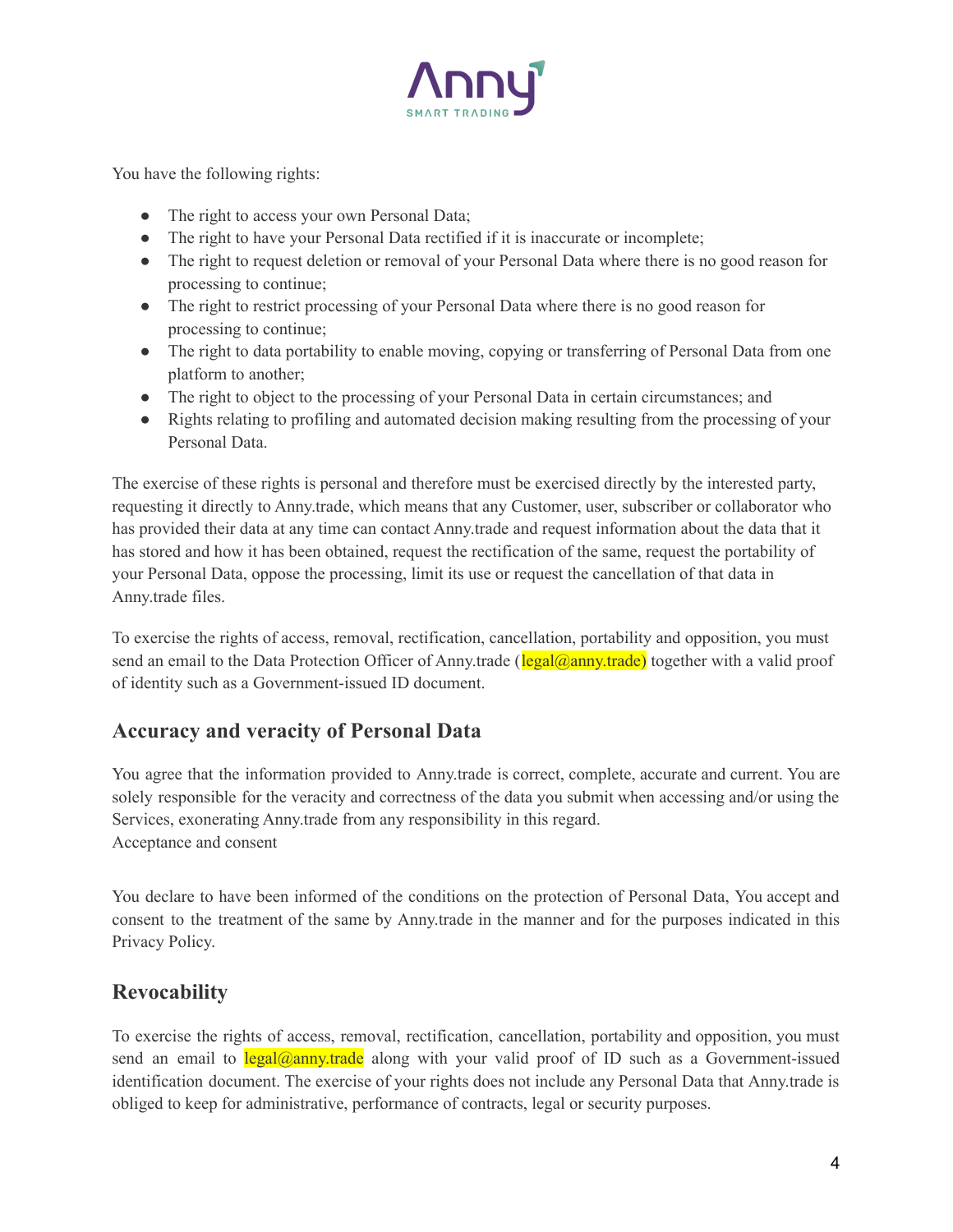

# **Change of Operatorship**

In case of incorporation, acquisition, merger or any other causes that cause the change of Operatorship of the Services, you expressly consent that your registration data and information are transferred by Anny.trade to the new Operator. When and if this occurs, Anny.trade will comply, in any case, with the duty of information to you.

#### **Parties with whom we may share your Personal Data**

We may share your Personal Data with:

Third-Party Internet and Marketing Services Vendors including but not limited to SendGrid, Active Campaign, Facebook, Twitter, Discord, Telegram, GoogleCloud, Google Analytics;

Government and State Authorities to respond to subpoenas, court orders, legal process, law-enforcement requests, legal claims, or government inquiries and to protect and defend the rights, interests, safety, and security of Zignaly, our affiliates, Customers, or the public;

#### **Web browser cookies**

Our site may use "cookies" to improve the user experience. The user's web browser places cookies on the hard drive for record-keeping purposes and sometimes tracks information about them. You may choose to set your browser to refuse cookies or to alert you when cookies are being sent. If they do, note that some parts of the site may not function properly.

## **Third-Party Sites**

Users may find advertising or other content on our site that links to the sites and services of our partners, suppliers, advertisers, sponsors, licensors and other third parties. We do not control the content or links that appear on these sites and are not responsible for the practices employed by the linked sites from our site. Additionally, these sites or services, including their content and links, may be constantly changing. These sites and services may have their own privacy policies and customer service policies. Navigation and interaction on any other site, including sites that link to our Site, is subject to the site's own terms and policies.

#### **Advertising**

Ads appearing on our site may be delivered to users by advertising partners, who may set cookies. These cookies allow the ad server to recognize your computer each time they submit an online advertisement to compile non-personally identifiable information about you or others who use your computer. This information allows ad networks to deliver, among other things, targeted ads that they think are of most interest to you. This privacy policy does not cover the use of cookies by any advertiser.